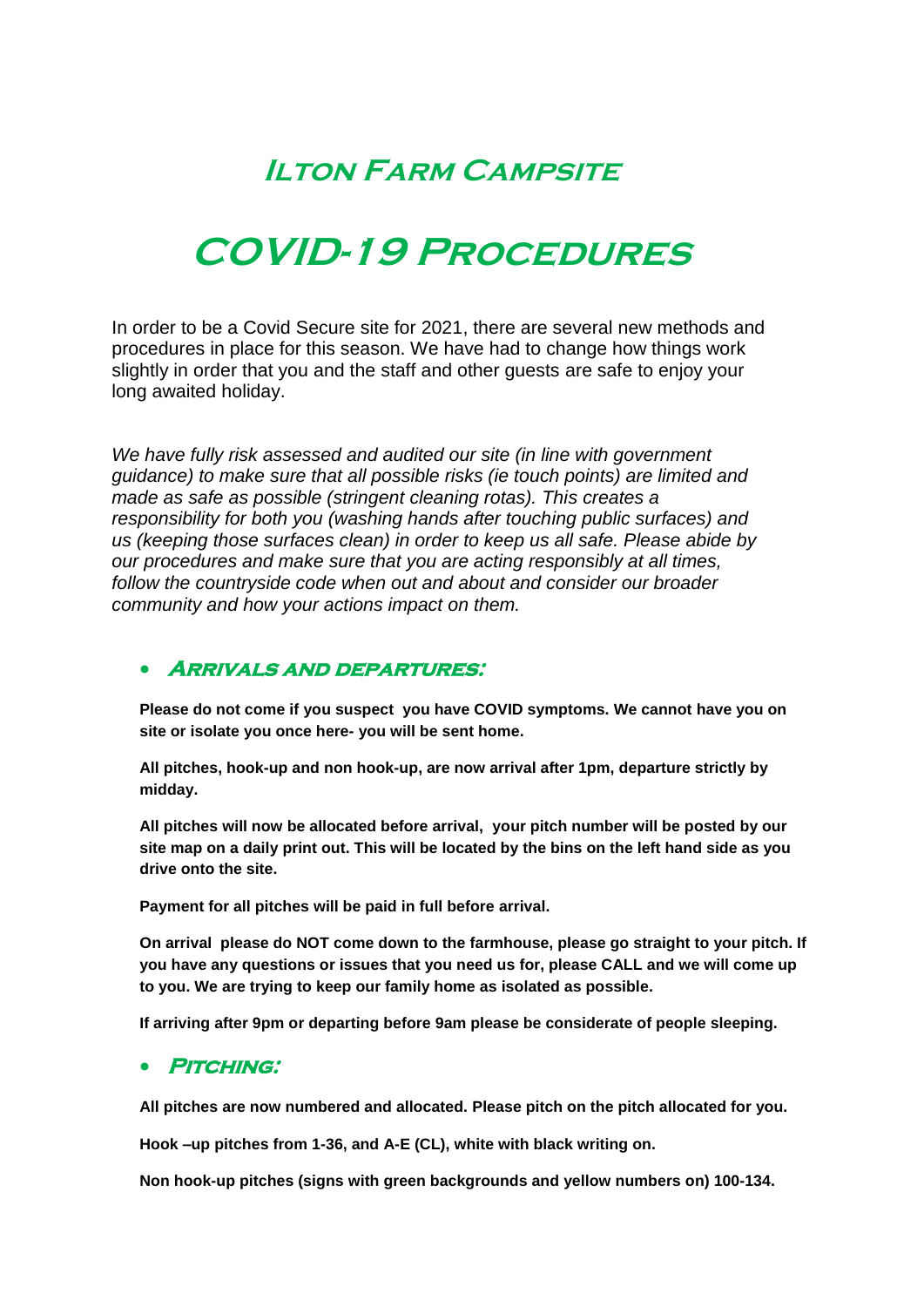**All pitches will also have markers (white posts) by the hedge to show the boundaries of your pitch. Please pitch your unit so that you are central to your pitch with the maximum space possible either side of your unit to other people's units. Your cars must be parked in front of your unit to maximise the space either side of your pitch. This will enable people to keep as socially distanced as possible. All tents and vans must be perpendicular to the hedge and not parallel, leaving as much space in-between you and your neighbour as possible. The pitch number will be the centre of your pitch and the two white posts are the boundaries so you can be clear where to site within your pitch. Correct parking within pitches is essential and this will be being checked.** 

**There will be a Map of the Site by the bin storage area (on your left on arrival) this will show you where your pitch number is located within the field.** 

#### **Amenities and Information block Closed until 17th May- Step 3.**

**Our facilities block is open and for all to use, however if you have your own toilet/shower please use that. Please make sure that you are washing your hands as often as you can throughout your stay. Your hands need to be washed whenever you touch any public surface, and when you come into and out of the shower and toilet block. This includes when you use the washing up facilities and the information/ charging/ laundry area.** 

**There will be a hand sanitising point at the bottom of the steps to the facilities blockplease use this on leaving the area.** 

**The facilities block will have an increased cleaning rota, which will involve it being shut completely from 12-3pm, for a thorough deep clean. If this time needs to be changed it will be on the notice board – please do check this daily. This will mean no body can enter the path to it even. This is for the safety of our staff and to enable them to get on with the job. This may lead to queues at other times- please be considerate and avoid peak times if possible. If there are no available facilities please queue outside or return at a later timedo not queue or wait inside the building. If the ladies and gents facilities are full- do try the family room/ disabled facility as this may help to ease the other facilities at peak times.** 

**There is a toilet down by the Farmhouse that you can use whilst the facilities block is closed for cleaning or if there is a queue.** 

**If you have any concerns about the cleanliness or condition of the shower and toilet blockplease do call us and we will come and sort it for you. Call Jon on 07974242329.** 

**Please tie all dogs up at the appropriate tie stations- they must not enter any of the building AT ALL. If you have a guide dog please do let us know.** 

**The facilities block includes free phone charging, full laundry facilities, free ice pack freezing and a free hot washing up area. Please make sure you are sanitising before and after using any of these.** 

**Only one family group may wash up/ launder at any one time- please queue outside if waiting for these facilities.**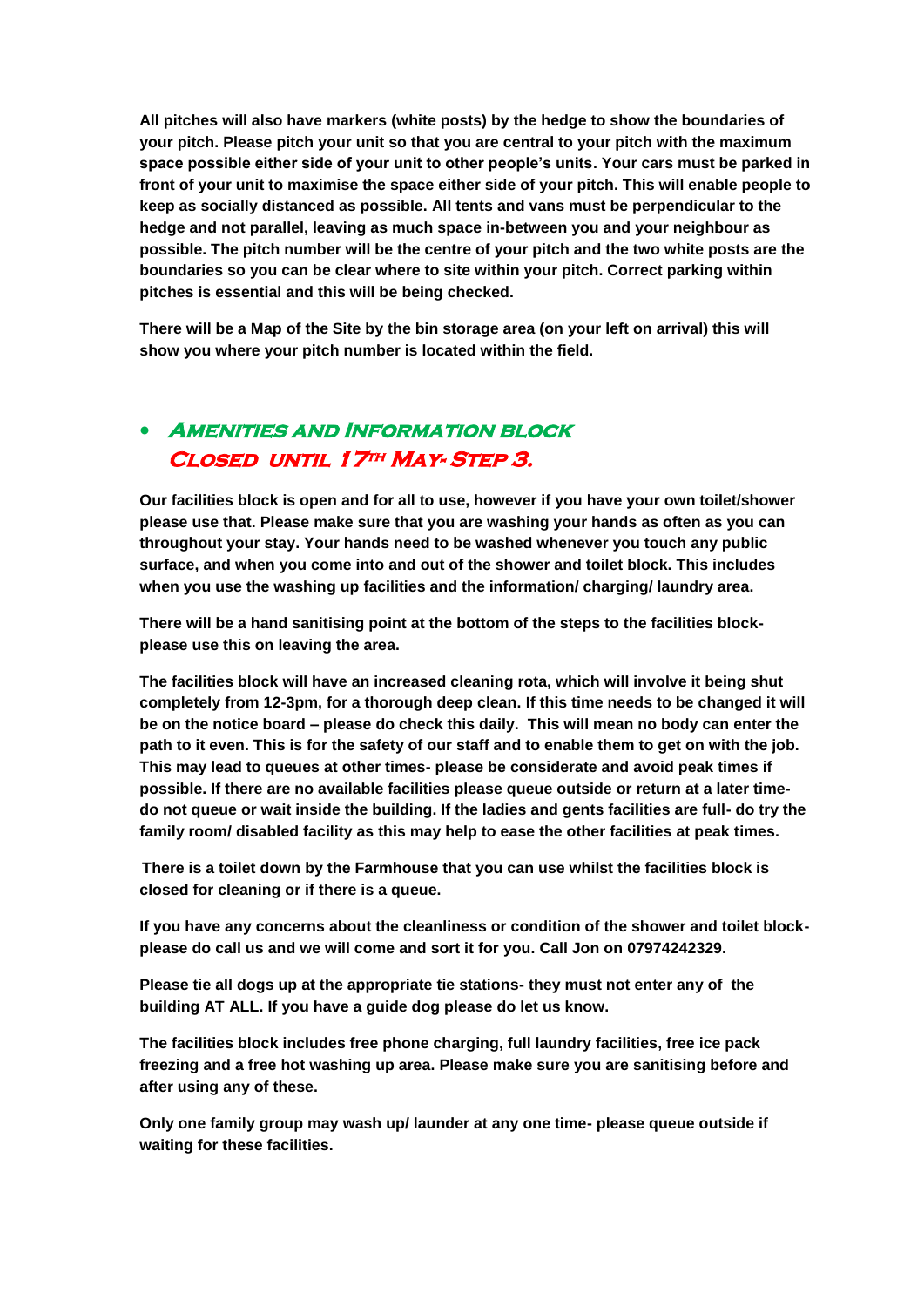**The facilities block will be being cleaned 3x a day and being checked throughout. But if everyone is washing their hands this is the best way to ensure you do not transmit or pick up the virus.** 

#### **Social distancing**

**We need people to be responsible around site and make sure that they are social distancing throughout their stay here, in order to keep them and other guests safe. This MUST be adhered to wherever possible- and we will again be checking on how people are behaving to others. If you are not being considerate to other people and their needs to stay safe we will have to ask you to leave. This includes having dogs on leads at all times and making sure your children are playing safely and appropriately, and not infringing on other people's spaces or in their area.** 

**Please be considerate on the path to and from the facilities block allowing others to come up before walking down, if they are already walking past the passing space.** 

#### **Guests (non-residents)**

**For this year due to the increased risks we will be limiting guests to 2 per pitch. We feel this just helps relieve the pressure on our facilities and limits the risk to our campers.** 

**This way we know who is on site at all times and who to contact and if there is an outbreak. We realise that this is a big decision to take- but we have thought it through and feel it is essential.**

#### **PICNIC TABLES**

**We have a selection of tables that are scattered about the site- for the use of our campers. If you wish to use these tables please wash them before and after use and do so at your own risk. We cannot be held responsible for these tables but feel it would be unfair to remove them for those who rely on them. Please use them respectfully and on a need basis. There are not enough for everybody – but they are available for those who have no other seating/tables. We would rather the tables were used by tents predominantly as they have no other seating available to them.** 

#### **Dogs**

**Please as usual walk your dogs off-site. This is essential for the kids playing onsite- to keep the grass clean and usable for them. If an accident occurs onsite- please pick and clean up after your dog- it is not fair on other campers not to do so.** 

**Dogs MUST be on leads at all times even if they are well trained - and under full control. They must not be allowed to roam or travel about the site as they can transmit the disease.** 

**There must be no walking of dogs in any of the farm fields- there is a green lane just up the road for this purpose and Devon lanes to walk through.**